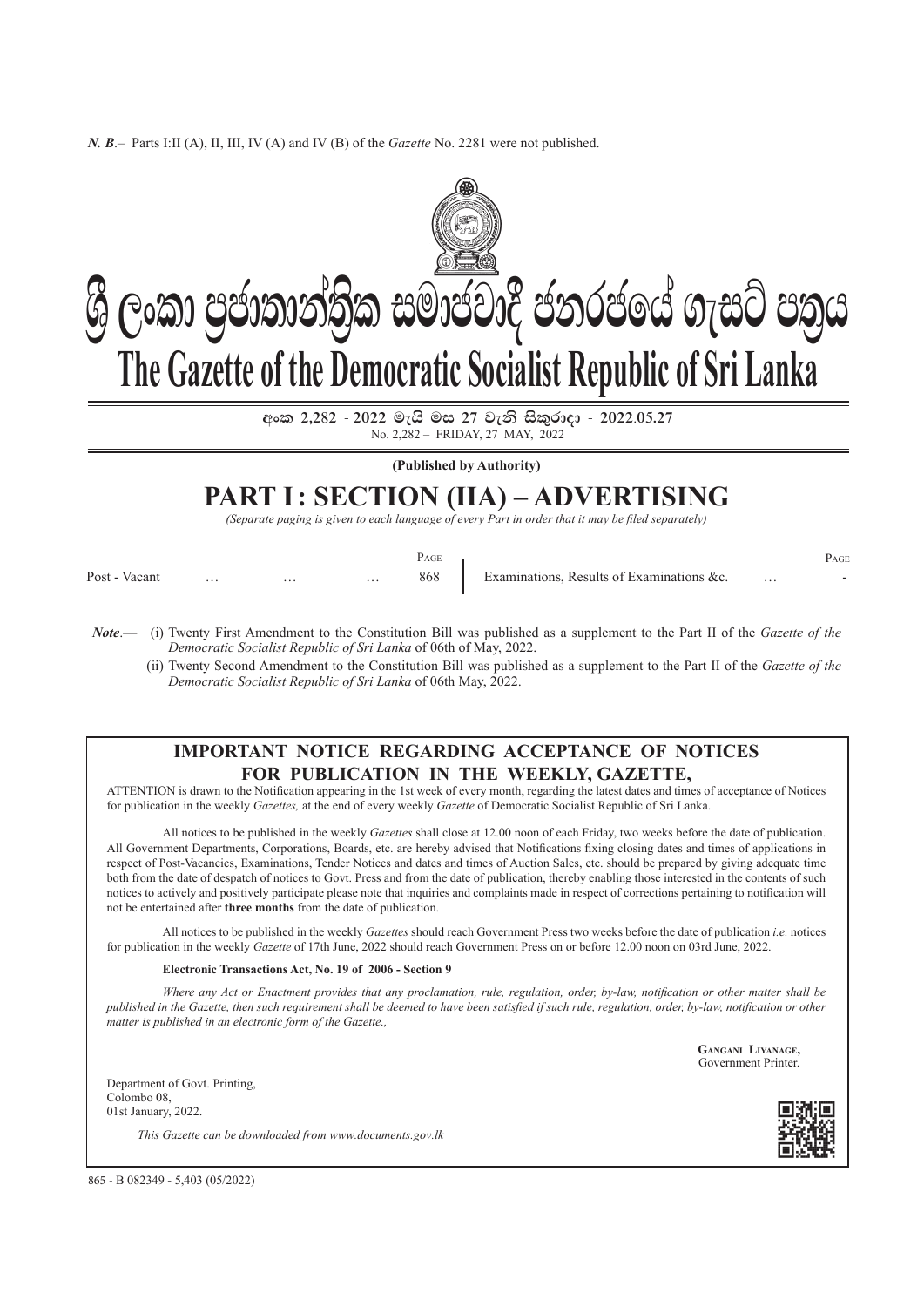866

#### I **fldgi** : (II**w**) **fPoh ‑ YS% ,xld m%cd;dka;s%l iudcjd§ ckrcfha .eiÜ m;%h ‑ 2022'05'27** PART I: SEC. (IIA) – GAZETTE OF THE DEMOCRATIC SOCIALIST REPUBLIC OF SRI LANKA – 27.05.2022

#### 1. General Qualifications required :

1:1 Every applicant must furnish satisfactory proof that he is a Sri Lankan. A ,Sri Lankan, is a citizen of Sri Lanka by descent or by registration as defined in the Sri Lanka Citizenship Act.

1:2 A candidate for any post for which the minimum educational qualification prescribed is a pass in the Senior School Certificate Examination or equivalent or higher examination, should have a pass in the Senior School Certificate Examination or equivalent or higher examination, should have a pass either in Sinhala language or Tamil language obtained,as the case may be, at the Senior School Certificate Examination or its equivalent if he is either a Sinhalese educated in Sinhala Medium or if he is a Tamil educated in Tamil Medium (This requirement will not apply to those who are in the public service from a date prior to January 01,1961, and who seek appointments to other posts in the public service).

1:3 Application from the ,New Entrants, Public Officers, who are not either Sinhala or Tamil educated, whose probationary trial appointments have been terminated for failure to pass the prescribed official language proficiency tests will not be entertained unless they have obtained the qualifications which could entitle them to seek exemptions from the highest proficiency test prescribed for the post.

2. Conditions of Service-General :

2:1 All officers in the Public Service will be subject to the Financial Regulations, the Establishments Code, Departmental Orders or Regulations and any other Orders or Regulations that may be issued by the Governments from time to time.

2:2 A Public officer may be required to furnish security in terms of the Public Officers (Security) Ordinance, in such sum and in such manner as the secretary to the Ministry concerned may determine.

2:3 A Public Officer may be called upon to serve in any part of the Island.

3. Conditions of Service applicable to Public Officers holding permanent appointments

3:1 In addition to the conditions referred to in Section 2 above Public Officer holding permanent appointments will be subject to the following further conditions:

3:1:1 All appointments will be on probation for a period of 3 years unless a longer period is considered necessary in respect of any post. Any appointment may be terminated at any time during the period of probation without a reason being assigned.

3:1:2 All public officers are required to conform to the provisions of the Chapter IV of the Constitution of the Democratic Socialist Republic of Sri Lanka and any other laws, regulations or rules that may be made from time to time to give effect to the Language Policy of the Government.

3:1:3 All Public officers who have not entered the Public Service either in Sinhala Medium or in Tamil Medium are required to acquire a working knowledge in one of the official languages.

3:1:4 Confirmation at the expiry of the period of probation of an officer who entered the Public Service in a medium other than Sinhala or Tamil will depend, inter alia, on the passing of the Grade 1 Proficiency Test in one of the Official Languages within one year; Grade II Proficiency Test within two years, and Grade III Proficiency Test (where applicable) within three years from the date of appointment.

Faliure to pass a test within the prescribed period will result in the suspension of increments. Suspension will be converted to a stoppage if the test is not passed within a further period of six months beyond the prescribed period such stoppage operating until the test is passed or until such time as the provisions of Section 3:1:6 below apply.

3:1:5 Such officers should, on receiving appointment, be given facilities on full pay, for a period of 6 months to obtain proficiency in one of the official languages. He will thereafter, be required to sit the relevant proficiency examination and if he does not pass he will be given the opportunity to pass the examination within a period of 2 years immediately after the period of 6 months on full pay, while he performs his normal duties.

3:1:6 If he fails to pass the examination in this prescribed period of 2 1/2 years his services will be terminated.

3:1:7 A Public Officer already confirmed in permanent post in the Public Service will not normally be required to serve the period of probation on being appointed to another permanent post in the Public Service. Such Officers may in the first instance be appointed to act in the new post for a

3:1:8 Selected candidates (Other than those already holding permanent or temporary appointments in the Public Service) who have already been medically examined will be required to undergo a medical examination by a Government Medical Officer to test their physical fitness to serve in any part of the Island.

4. Terms of Engagement :

4:1 Public officers appointed to permanent and pensionable posts should contribute to the 'Widows and Orphans' Pension Scheme from their salary an amount equivalent to the percentage the Government requires to recover from their salary.

4:2 Public officers appointed to permanent or temporary posts on Provident Fund basis will be required to contribute 6% of their consolidated salary to the Public Service Provident Fund. The Government will contribute as its share of contributions an amount equal to 150% of the compulsory contributions credited to the fund at the close of the Financial Year.

4:3 Officers who hold pensionable appointments in the Public Service and who are released for appointments to pensionable posts in the Local Government Service and those officers in the Local Government Service who hold pensionable appointments and who are released for appointments to pensionable posts in the Public Service will be allowed pensionability in their posts in the Local Government Service and Public Service respectively.

4:4 Regular Force personnel in the Army, Navy and Air Force who are released for appointments to posts in the Public Service which are pensionable under the Minutes on Pension will be allowed pensionability in their posts in the Public Service. Notwithstanding anything to the contrary in these Minutes the unforefeited full pay service of any member of the Armed Forces who is released to accept an appointment as a Public Officer in a post which has been declared to be pensionable under these Minutes shall be reckoned for the purpose of any pension or gratuity payable under these Minutes

5. Serving Officers in the Public Service :

5 :1 Applications from officers of the Public Service who possess all the necessary qualifications must be forwarded through the Heads of their respective Departments. In the case of applications from Public Officers holding post in the permanent establishment in the Public Service. Heads of Departments in forwarding such applications should state whether the applicants could be released or not to take up the new appointment, if selected.

5 :2 Candidates may be required to present themselves for interview at an appointed time and place. No travelling or other expenses will be paid in this connection.

5 :3 Anyone desiring to recommended a candidate should do so by giving a testimonial. Any form of canvassing or any attempt to influence the selection of a candidate will disqualify such candidates.

5 :4 Any statement in the application which is found to be incorrect will render the applicant liable to disqualification if the inaccuracy is discovered before the selection and to dismissal if discovered after the selection.

5 :5 Application not conforming in every respect with the requirements of the advertisement will be rejected.

6. Definition of Salary for the purpose of Eligibility :

6 :1 Salary for purposes of eligibility means only the consolidated salary and does not include any action salary, allowances etc.

7. New National Policy on Recruitment and Promotions :

Recruitment and Promotion in the Public Service, Provincial Public Service, Public Corporate Sector and Companies fully owned by the Government will be done in accordance with the policy laid down in the Public Administration Circulars No. 15/90 of 09.03.1990, 15/90 (I) of 25.03.1990 & 15/90 (ii) of 15.06.1990 with effect from 01.01.1990 subject to amendments that will be done by subsequent Public Administration Circulars.

#### specified period with a view to testing him in his new post.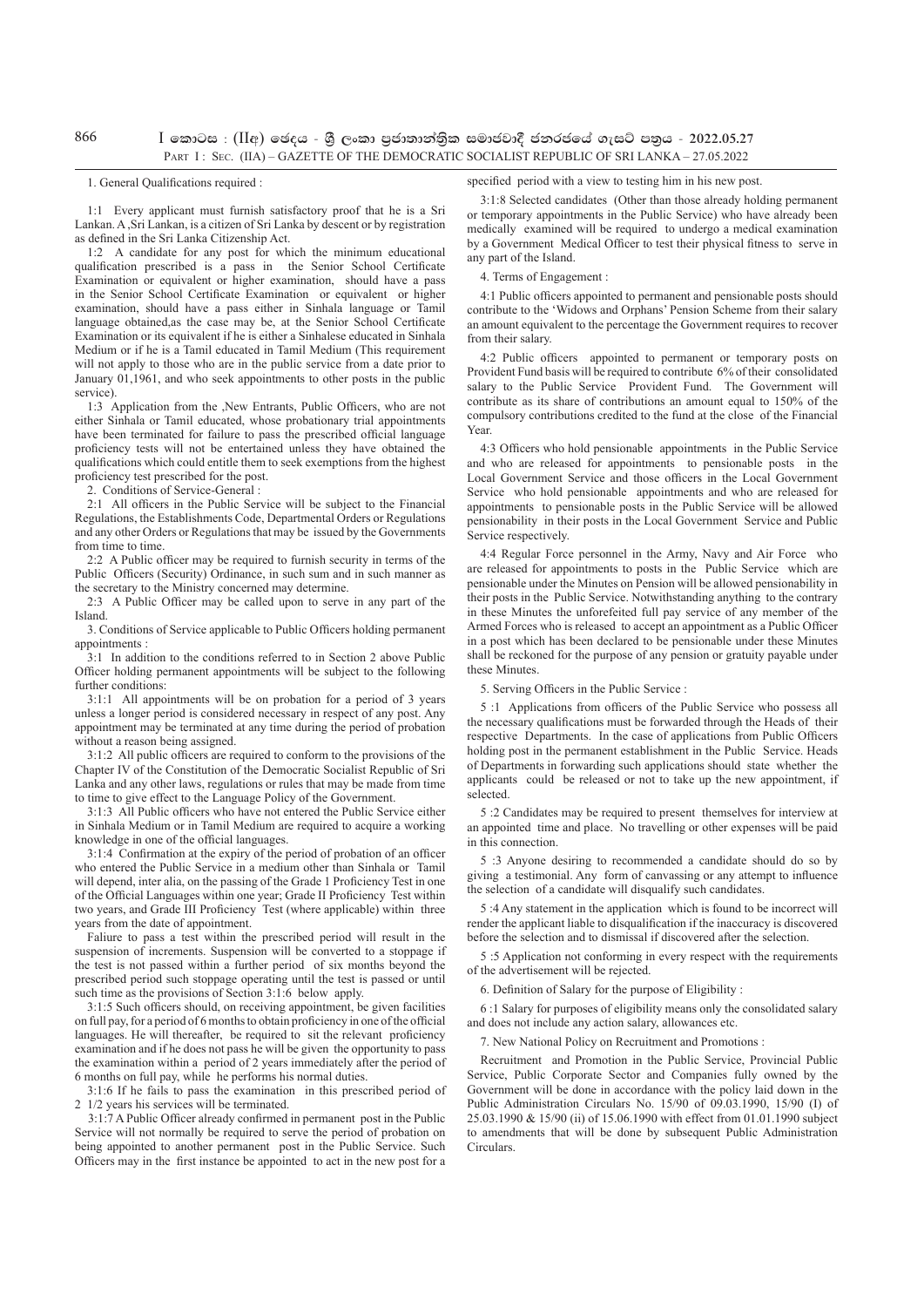$I$  කොටස : (IIඅ) ඡෙදය - ශී ලංකා පුජාතාන්තික සමාජවාදී ජනරජයේ ගැසට් පතුය - 2022.05.27 PART I: SEC. (IIA) – GAZETTE OF THE DEMOCRATIC SOCIALIST REPUBLIC OF SRI LANKA – 27.05.2022

Rules and Instructions for Candidates

,All candidates are bound to act in conformity with the provisions of the Examinations Act, No. 25 of 1968., All candidates are bound to abide by the rules given below. A candidate

who violates any of these rules is liable to one or more of the following punishments at the discretion of the Commissioner of Examinations

- (i) Suspension from the whole or part of the examination or one subject or a part thereof ;
- Disqualification from one subject or from the whole examination ; (iii) Debarment from appearing for an examination for a period of one
- year or two years ;<br>(iv) Debarment for life ;
- 
- (v) Suspension of the certificate for a specified period ; (vi) Reporting the candidate's conduct to his Superiors or handing over the candidate to the Police or making a complaint to the Police over his action.

The Commissioner reserves himself the right to take action at any time before the Examination or at any stage of it or thereafter, and his decision shall be deemed final. In the case of examinations for recruitment to the Public Service, the decision of Commissioner of Examinations shall be subject to the Supervision of the Public Service Commission.

1. All candidates should conduct themselves in a quiet manner in and around the Examination Hall so as not to disturb or obstruct the Supervisor, his assistants or the other candidates. They should enter and leave the

Examination Hall as quietly as possible.<br>2. Candidates should obey the Supervisor. Therefore, when the<br>Examination is in progress and before the commencement of the<br>Examination as well as immediately after the end of the E should act in accordance with the instructions of the Supervisor and his assistants.

3. Under no circumstances whatsoever will a candidate be allowed into the Examination Hall after the lapse of half an hour after the commencement of a paper. No candidate will be permitted to leave the hall till after half an hour from the time of commencement of the paper. Candidates who come late for Practical and Oral Examinations are liable to be refused admission.

4. Every candidate should sit at the desk bearing his/her index number and not at any other desk. Unless with the permission of the supervisor no candidate should change his/her seat. The occupation of a seat other than the one assigned to him by a candidate is liable to be considered as an act with a dishonest intention.

5. Absolute silence should be maintained in the Examination Hall. A candidate is forbidden to speak to, communicate with or have dealings with any person within or outside the Examination Hall other than a member of the Examination Hall Staff. If there is an urgent need for a candidate to communicate with another, prior permission must be obtained from the supervisor.

6. A candidate's answer script is identified only by the Index Number and his/her name should not be written on the answer script. Another candidate's index number appearing on the answer script of a candidate is considered as an attempt to commit a dishonest act. Answer scripts bearing an index number that is difficult to decipher is liable to be rejected.

7. Candidates should write only on the paper provided and should not write anything on the blotting paper, question paper, desk or any other place. Non conformity with this rule could be taken as an act with dishonest intentions.

8. Any paper or answer book supplied should not be torn up, crushed, folded or erased. Each and every sheet of paper used for rough work should be tied up with the answer script. It should be a part of the answer<br>script. (Such rough work should be neatly crossed out.) Anything written<br>inside the Examination Hall should not be taken out. If a question has be answered twice, the unnecessary answer should be neatly crossed out. Failure to abide by these requirements may be considered as an attempt to cheat

9. When answering questions in Mathematics the submission of correct answers with incorrect working or with no working at all and in art if the work of art is similar or very close in resemblance to that of another candidate in concept, in form or in execution it is liable to be considered as a dishonest act.

10. The removal of any paper or stationery supplied to candidates out of the Examination Hall is prohibited. All such material remains the property of the Commissioner of Examinations. Breach of this rule shall be liable to be considered an act with dishonest intention.

11. While in the Examination Hall a candidate should not have with him or near him any book, note book, pocket note book, exercise book, sheet of paper or pieces of paper other than the stationery supplied to him. Nor should any handbag, travelling bag or parcel other than the candidate's boxes of colours and boxes of instruments where necessary or any file cover, card board pad, folded newspapers, brown papers should be brought into the Examination Hall. Breach of this rule is a punishable act.

12. A candidate is strictly forbidden to keep with him any book, note book or a sheet of paper with written notes once inside the Examination Hall. Should the Supervisor so requires, each candidate is bound to declare everything he has with him/her. Breach of this requirement shall be considered as an attempt to commit an act of dishonesty.

13. Candidates are forbidden to copy or attempt to copy from the answer script of another candidate, a book, paper containing notes or any other source. A candidate should not attempt to look at the answer script of any another candidate. A candidate should refrain from helping another Candidate and also from getting help from another candidate or a person. Every completed answer sheet should be kept underneath the sheet on which the answer is being written. Sheets of writing paper should not be

strewn all over the desk. 14. A candidate will under no circumstance whatsoever be allowed to leave the Examination Hall even for a brief period during the course of the paper. However in an emergency if a candidate needs to leave the hall, he/<br>she shall be allowed to do under the surveillance of the supervisor or assistant. He/she shall be subject to search before leaving the hall as well as before re-entering it.

15. Impersonation while answering a paper or before the commencement of the Examination is a punishable offence. Tampering with identity cards, presenting false identity cards or tampering with someone's identity are also such offences. Candidates are warned not to commit such offences.

16. Assistance given to a candidate in a dishonest manner by a person who is not a candidate, is considered a serious offence

Candidates should adhere to the following instructions for their own safety

(i) Be at the Examination Hall well in time. It is sufficient to be at the Examination Hall 10 or 15 minutes before the commencement of each paper. If you have any doubt as to the location of the Examination Hall, make inquiries on a day prior to the date of Examination and be sure of its location.

(ii) In case of any doubt regarding your entry for a paper or eligibility<br>to sit a paper you should bring it to the notice of the Supervisor and get<br>your doubts cleared. Failure to do so may result in your candidature for subject being cancelled.

(iii) When appearing for the Examination, candidates should produce their identity cards at every paper they sit. If a candidate fails to produce identification documents at the Examination Hall, his candidature is liable to be cancelled. In case a candidate forgets to bring such documents into the Examination Hall, it should be brought to the notice of the Supervisor and arrangements should be made to produce them before the Examination concludes.

(iv) Standard stationery (i.e. writing paper, graph paper, ledger paper, precis paper) will be supplied. If you receive any stationery that is different from the kind generally distributed or distributed to the others it should be promptly brought to the notice of the supervisor. No paper other than those issued at the Examination Hall should be used for answering questions. Excess paper and other material should be left on the desk, in good condition. When log tables are supplied they should be used with care and left on the desk when you leave.

(v) Candidates should bring their own pens, pencils, bottles of ink, erasers, pieces of cloth, rulers, geometrical instruments, coloured pencils, coloured chalk, etc.

(vi) When you start answering you should promptly write down your Index Number and the name of the Examination on each sheet of paper used. Write neatly and legibly on both sides of the paper. Leave a blank line after the answer to each part of a question. After the answer to a full question leave one or several blank lines. Do not crowd in your work.

 (vii) The left-hand margin of the answer sheet is set apart for you to enter the number of the question you answer. The right hand margin is reserved for the examiner's use and nothing should be written there. Number your answers correctly as incorrect numbering leads to confusion.

 (viii) You should read carefully the instructions given at the head of the question paper, with regard to the compulsory questions and the manner in which the other questions should be selected. Disregard to these instructions

is often liable to affect you adversely. (ix) When Mathematics Questions are answered, give all details of calculations and any roughwork, in their serial order as part of the working of the problem. Necessary sketches, diagrams and figures should be accurate and sufficiently large. In an answer running into serveral pages if reference must be made to a diagram drawn in an earlier page, that diagram should be drawn repeatedly.

(x) At the end of each paper, arrange your answer sheets in the order you answered the questions. Then using the piece of twine supplied, tie them

up at the top left hand corner. Do not tie up at the top right hand corner.<br>(xi) You should personally handover your answer script to the Supervisor<br>or to an Invigilator. Or else remain in your seat till it is collected. F to do so may result in the loss of your script and your being treated as an absentee for the paper. On no account should your script be handed over to a peon or an attendant.

 (xii) If it becomes necessary for you to speak to the Supervisor or an Invigilator, or if you need stationery, remain in your seat and raise your hand.

> Commissioner General of Examinations, Department of Examinations, Pelawatta, Battaramulla.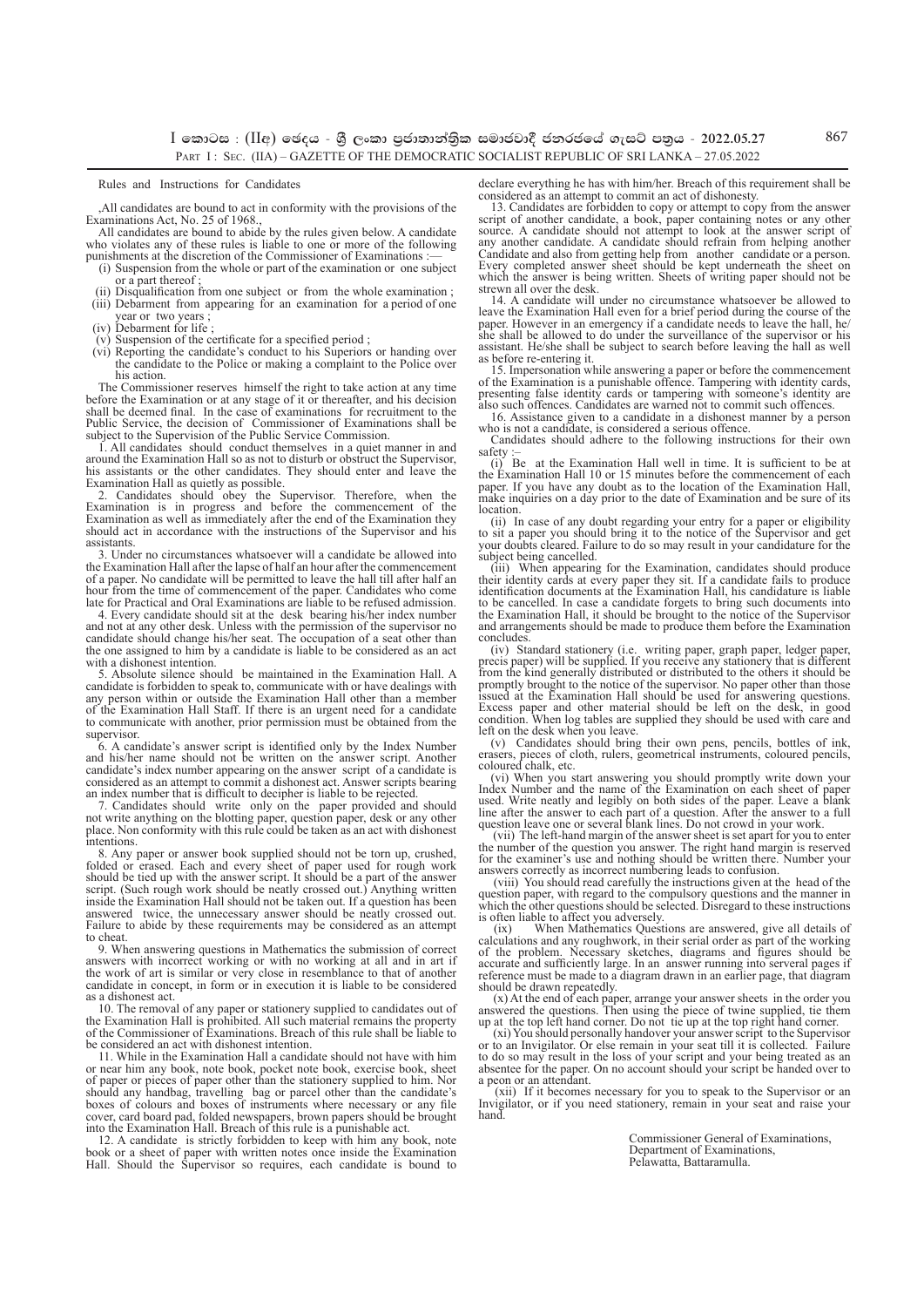# **Posts - Vacant**

# **REgistrar General's Department**

# **Post of Registrar of Births, Deaths and Marriages/Additional Marriages (Kandyan /General) Sinhala Medium**

#### **rathnapura District**

Applications are called for the Post of Registrar of Births, Deaths and Marriages/Additional Marriages for the divisions set out in the Schedule hereof;

- 01. Applicant should be a permanent resident of relevant Births, Deaths and Marriages/Additional Marriages Division and entitled to reasonable properties and should be a person with outstanding personality who has acquired sufficient interest and influence amongst the residents of the area.
- 02. Both Male and Female candidates can apply for this post.
- 03. Applicant should be not less than 30 years and not more than 55 years of age as at the closing date of the applications. (Maximum age of retirement is 70 years)
- 04. Applicants for the Post of Registrar of Marriages should be married and should not be a Widow/widower or divorced.
- 05. Applicant should have passed minimum of 06 subjects including Sinhala Language with 02 Credit passes in not more than Two (02) sittings in GCE (O/L) examination together with the ability to perform duties in secondary language as per the language requirement of the populate within the division or else should have passed in any other similar examination.
	- *N.B.* In case a subject contains 02 parts at GCE (O/L) or any other similar examination, it shall be considered as one subject and pass is applicable only if the applicant passes both parts of the said subject.
- 06. Applicant should have the ability to establish the office in a centrally located building that ensures respect of the post and easy access by all or majority of residents.
- 07. Additional details such as village name list/Grama Niladhari Divisions of the relevant division of Births, Deaths and Marriages/Additional Marriages relevant educational and other qualifications required for this post, could be obtained from notices exhibited in public places within the division such as District Secretariat, Divisional Secretariat or relevant land and District Registries, Grama Niladhari offices, Samurdhi Development Society Offices and Post Offices depicted in the Schedule hereunder.
- 08. Relevant application and the said "Annex-01" inclusive of village name list/Grama Niladhari Divisions could be collected from District Secretariat (GA Office), relevant land and District Registry or Divisional Secretariat. Applications could also be downloaded from the official website (*www.rgd.gov.lk*) of the Registrar General's Department.

868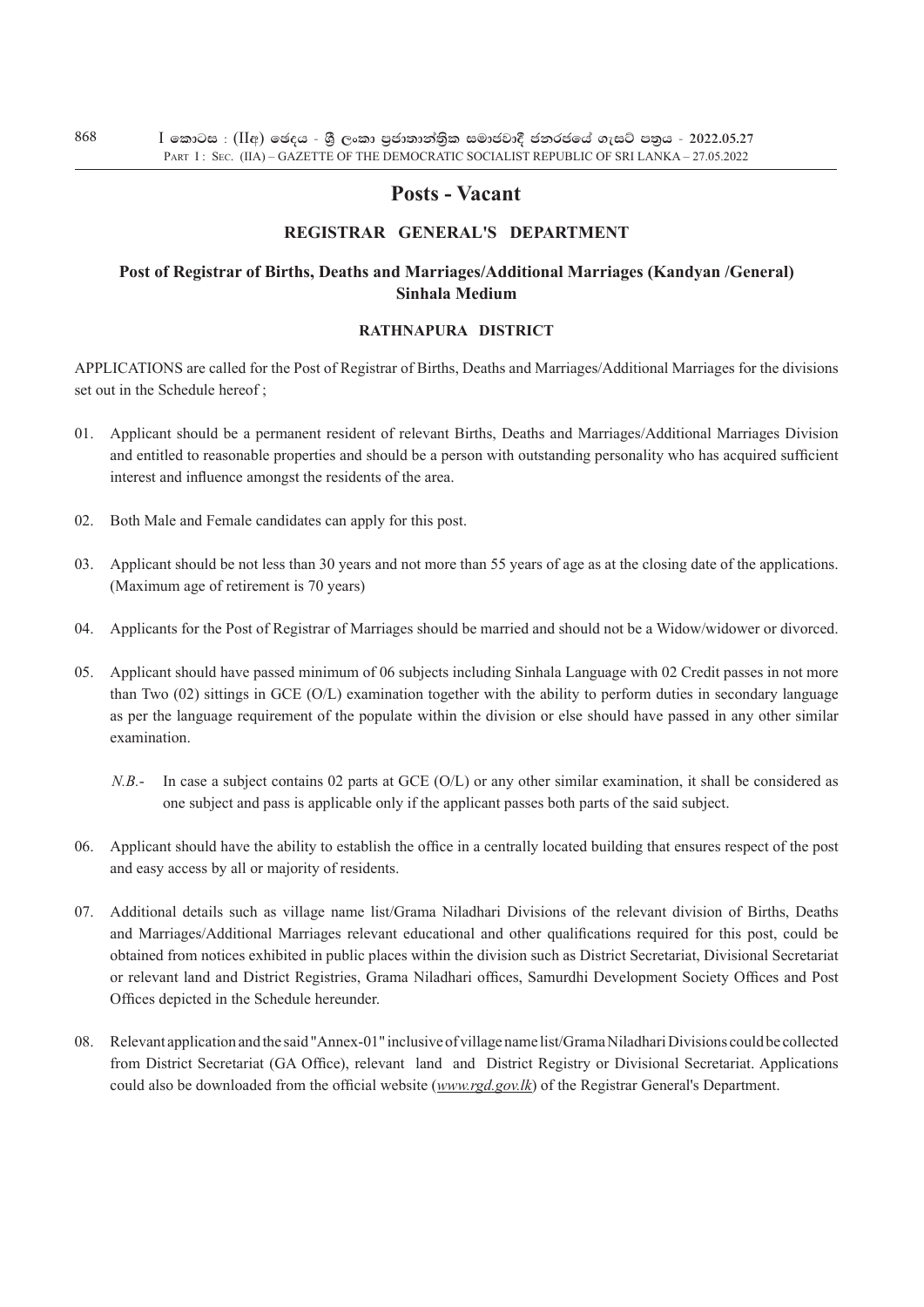$I$  කොටස : (IIඅ) ඡෙදය - ශී ලංකා පුජාතාන්තික සමාජවාදී ජනරජයේ ගැසට් පතුය - 2022.05.27 PART I: SEC. (IIA) – GAZETTE OF THE DEMOCRATIC SOCIALIST REPUBLIC OF SRI LANKA – 27.05.2022

09. Duly filled applications should be forwarded on or before **27.06.2022** by registered post to the address given in the Schedule.

> P. S. P. Abeywardhana, Registrar General.

Registrar General's Department, No. 234/A3, Denzil Kobbekaduwa Mawatha, Battaramulla. 27th April, 2022.

#### **SCHEDULE**

| District  | Divisional<br>Secretariat Division | Post & Division for which<br>Applications are called                                                                                                         | Address to which Applications<br>should be sent                                         |
|-----------|------------------------------------|--------------------------------------------------------------------------------------------------------------------------------------------------------------|-----------------------------------------------------------------------------------------|
| Ratnapura | Ratnapura                          | Post of Additional Marriages<br>(Kandyan/General) Registrar of<br>Nawadun Koralaya (Mudduwa,<br>Hakamuna and Getangama)<br>Division                          | District Secretary/Additional<br>Registrar General, District<br>Secretariat, Ratnapura. |
| Ratnapura | Balangoda                          | Post of Births & Deaths Registrar<br>of Imbulamure Division and Post<br>of Marriages (Kandyan/General)<br>Registrar of Kadawatha & Meda<br>Koralaya Division | District Secretary/Additional<br>Registrar General, District<br>Secretariat, Ratnapura. |
| Ratnapura | Kalawana                           | Post of Additional Marriages<br>(Kandyan/General) Registrar of<br>Kukulu Koralaya Division                                                                   | District Secretary/Additional<br>Registrar General, District<br>Secretariat, Ratnapura. |

05 - 164

# **REgistrar General's Department**

#### **Post of Registrar of Births and Deaths - Sinhala Medium**

# **Kegalle District**

APPLICATIONS are called for the Post of Registrar of Births, Deaths for the divisions set out in the Schedule hereof;

01. Applicant should be a permanent resident of relevant Registrar of, Births and Deaths Division and entitled to reasonable properties and should be a person with outstanding personality who has acquired sufficient interest and influence amongst the residents of the area.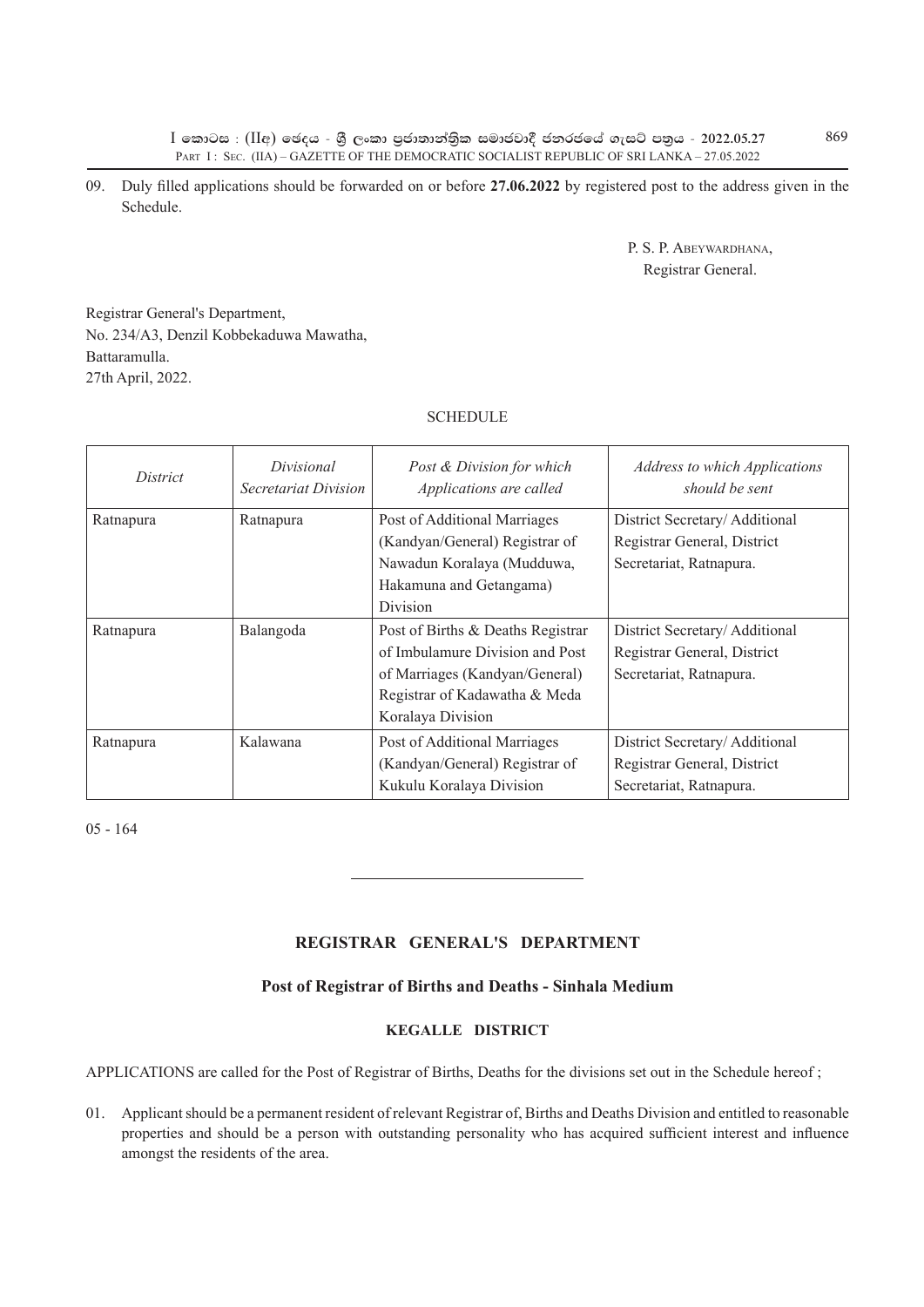- $I$  කොටස : (IIඅ) ඡෙදය ශී ලංකා පුජාතාන්තික සමාජවාදී ජනරජයේ ගැසට් පතුය 2022.05.27 PART I: SEC. (IIA) – GAZETTE OF THE DEMOCRATIC SOCIALIST REPUBLIC OF SRI LANKA – 27.05.2022 870
- 02. Both Male and Female candidates can apply for this post.
- 03. Applicant should be not less than 30 years and not more than 55 years of age as at the closing date of the applications. (Maximum age of retirement is 70 years)
- 04. Applicant should have passed minimum of 06 subjects including Sinhala Language with 02 Credit passes in not more than Two (02) sittings in GCE (O/L) examination together with the ability to perform duties in secondary language as per the language requirement of the populate within the division or else should have passed in any other similar examination.
	- *N.B.* In case a subject contains 02 parts at GCE (O/L) or any other similar examination, it shall be considered as one subject and pass is applicable only if the applicant passes both parts of the said subject.
- 05. Applicant should have the ability to establish the office in a centrally located building that ensure respect of the post and easy access by all or majority of residents.

Under circumstances where there is no adequate office facilities provided within the hospital premises, recruited candidate for post of the Registrar of Births and Deaths, should be able to establish his/her office at a suitable building located in the close proximity within 01 k.m. from the Hospital.

- 06. Additional details such as village name list/Grama Niladhari Divisions of the relevant division of Births and Deaths relevant educational and other qualifications required for this post, could be obtained from notices exhibited in public places within the division such as District Secretariat, Divisional Secretariat or relevant land and District Registries, Grama Niladhari offices, Samurdhi Development Society Offices and Post Offices depicted in the Schedule hereunder.
- 07. Relevant application and the said "Annex-01" inclusive of village name list/Grama Niladhari Divisions could be collected from District Secretariat (GA Office), relevant land and District Registry or Divisional Secretariat. Applications could also be downloaded from the official website (*www.rgd.gov.lk*) of the Registrar General's Department.
- 08. Duly filled applications should be forwarded on or before **27.06.2022** by registered post to the address given in the Schedule.

P. S. P. ABEYWARDHANA, Registrar General.

Registrar General's Department, No. 234/A3, Denzil Kobbekaduwa Mawatha, Battaramulla. 27th April, 2022.

## **SCHEDULE**

| <i>District</i> | Divisional  | Post & Division for which                                     | <b>Address to which Applications</b>                                                   |
|-----------------|-------------|---------------------------------------------------------------|----------------------------------------------------------------------------------------|
|                 | Secretariat | Applications are called                                       | should be sent                                                                         |
| Kegalle         | Kegalle     | Post of Births & Deaths Registrar<br>of Kegalle Town Division | District Secretary/ Additional<br>Registrar General, District<br>Secretariat, Kegalle. |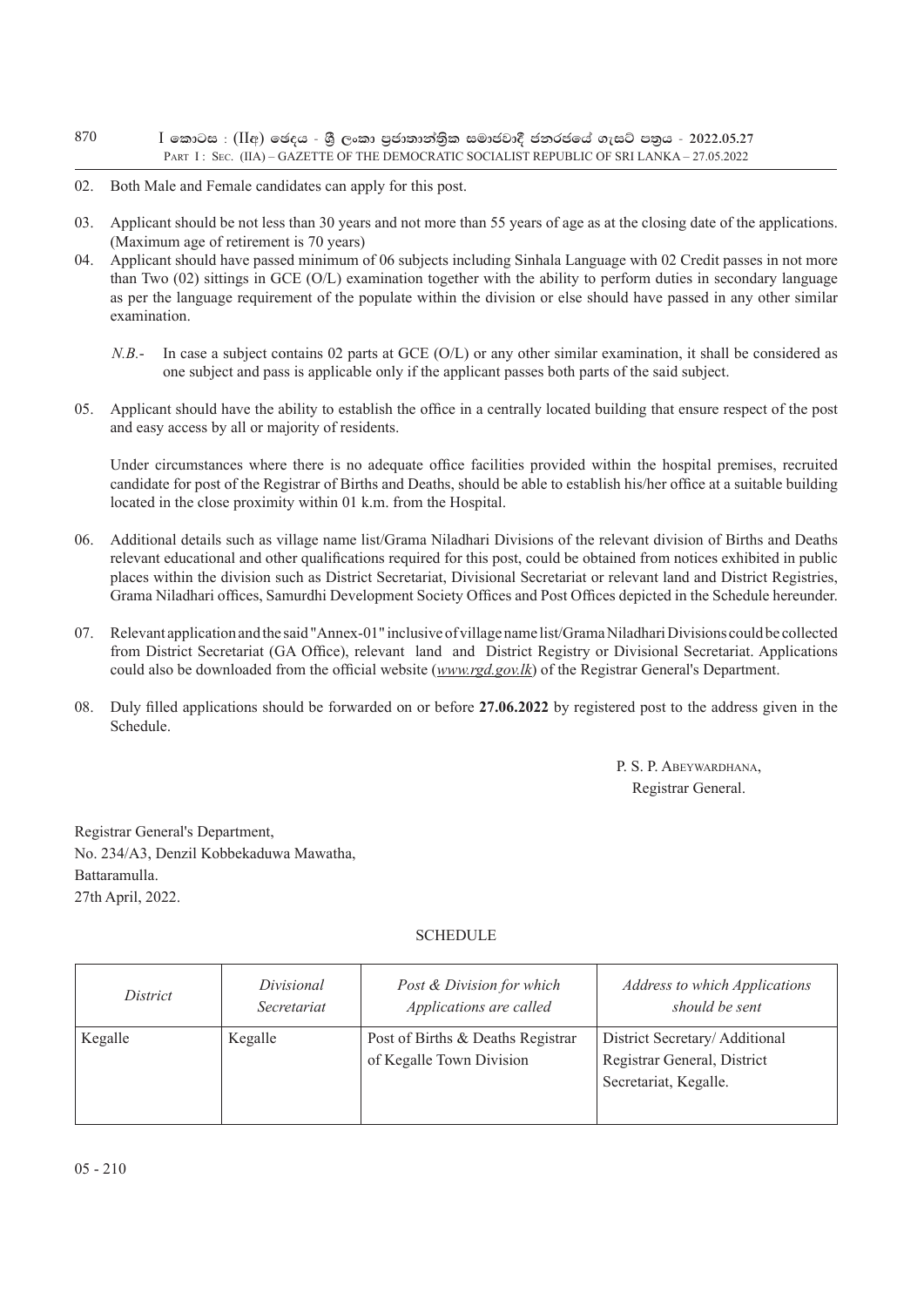# **REgistrar General's Department**

## **Post of Registrar of Births, Deaths and Marriages/Additional Marriages (Kandyan /General) Sinhala Medium**

# **badulla District**

Applications are called for the Post of Registrar of Births, Deaths and Marriages/Additional Marriages for the divisions set out in the Schedule hereof:

- 01. Applicant should be a permanent resident of relevant Births, Deaths and Marriages/Additional Marriages Division and entitled to reasonable properties and should be a person with outstanding personality who has acquired sufficient interest and influence amongst the residents of the area.
- 02. Both Male and Female candidates can apply for this post.
- 03. Applicant should be not less than 30 years and not more than 55 years of age as at the closing date of the applications. (Maximum age of retirement is 70 years)
- 04. Applicants for the Post of Registrar of Marriages should be married and should not be a widow/widower or divorced.
- 05. Applicant should have passed minimum of 06 subjects including Sinhala Language with 02 Credit passes in not more than Two (02) sittings in GCE (O/L) examination together with the ability to perform duties in secondary language as per the language requirement of the populate within the division or else should have passed in any other similar examination.
	- *N.B.* In case a subject contains 02 parts at GCE (O/L) or any other similar examination, it shall be considered as one subject and pass is applicable only if the applicant passes both parts of the said subject.
- 06. Applicant should have the ability to establish the office in a centrally located building that ensures respect of the post and easy access by all or majority of residents.
- 07. Additional details such as village name list/Grama Niladhari Divisions of the relevant division of Births, Deaths and Marriages/Additional Marriages relevant educational and other qualifications required for this post, could be obtained from notices exhibited in public places within the division such as District Secretariat, Divisional Secretariat or relevant land and District Registries, Grama Niladhari offices, Samurdhi Development Society Offices and Post Offices depicted in the Schedule hereunder.
- 08. Relevant application and the said "Annex-01" inclusive of village name list/Grama Niladhari Divisions could be collected from District Secretariat (GA Office), relevant land and District Registry or Divisional Secretariat. Applications could also be downloaded from the official website (*www.rgd.gov.lk*) of the Registrar General's Department.
- 09. Duly filled applications should be forwarded on or before **27.06.2022** by registered post to the address given in the Schedule.

P. S. P. ABEYWARDHANA, Registrar General.

Registrar General's Department, No. 234/A3, Denzil Kobbekaduwa Mawatha, Battaramulla. 25th April, 2022.